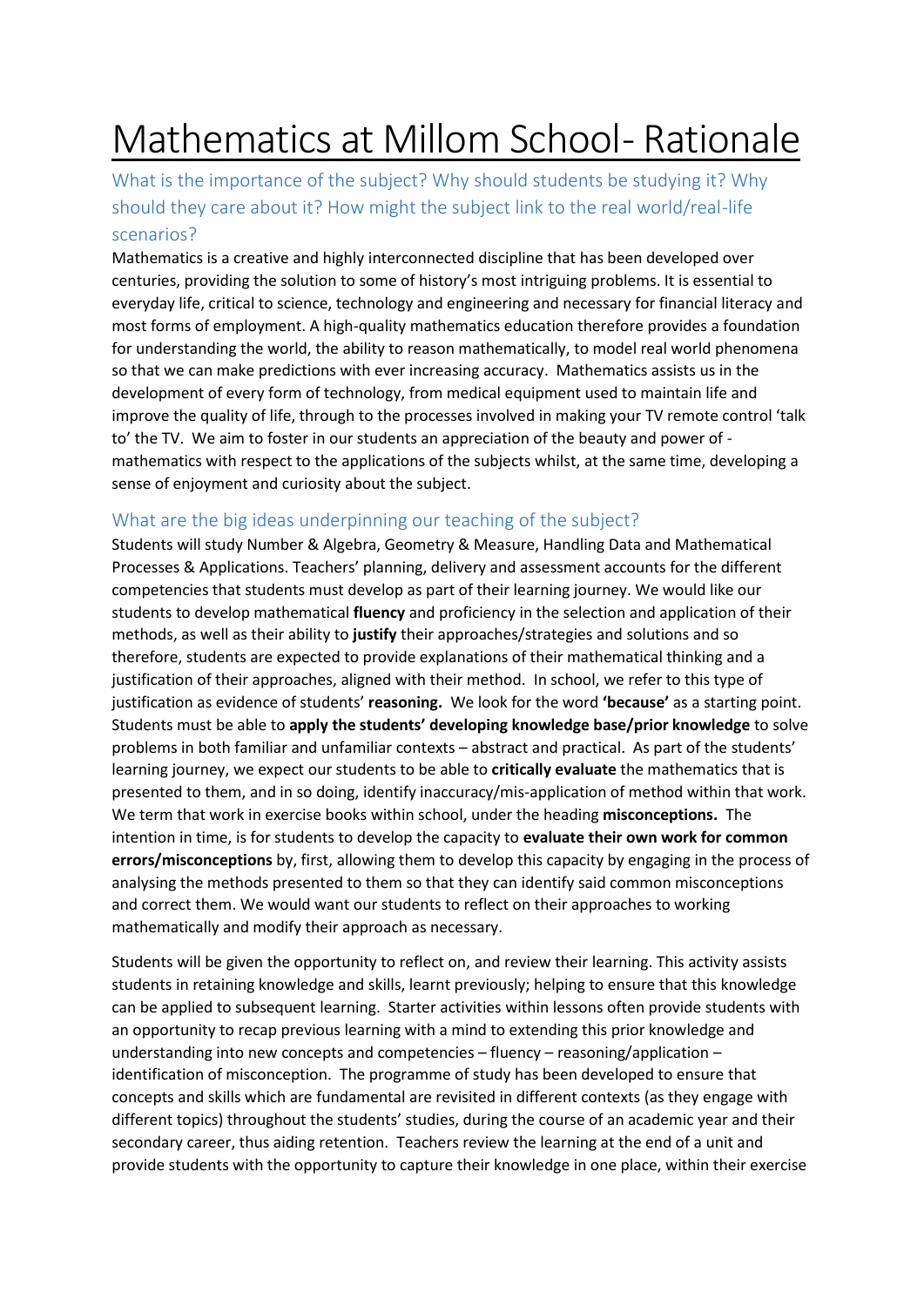books. This allows students to access easily, learning which has taken place as part of a topic, for assessment preparation, and to recap prior learned material prior to the start of the next unit of study, as required.

Our teaching approaches take into account research published by the Education Endowment Foundation pertaining to metacognition and self-regulated learning, in particular. We approach our teaching by ensuring the students are exposed to practice which encourages students to activate their **prior knowledge**,

Students will be expected to work both independently and collaboratively. We would like our students to develop the confidence to 'have a go' and not be afraid to get things wrong. Our students will develop their resilience and perseverance as they face challenging mathematical problems and as they attempt to communicate their thinking mathematically. This can be very challenging but we do support our students by encouraging a positive mind-set.

#### In brief, what topics will the students be studying in each year group?

'Key concepts' taken from the DfE National Curriculum Programmes of Study and DfE GCSE Subject Content and Assessment Objectives are used to plan for progression. The programme of study is developed left to right (Year 1 to Year 11) with concepts being 'progression mapped' from KS1 to 2 and informing our KS3 and 4 progression mapping. We refer to this mapping as 'The Big Picture'. The learning statements/objectives from the above, as well as previous collaboration with our feeder primary schools re the teaching programmes at KS1 and 2 are then grouped into progression pathways comprising units of works built around key learning points. The progression pathways are designed to cater for the different ability profiles on entry into KS3, based on KS2 data. These units of work provide the required information and guidance to support teachers in the development of the learning journey through the various topics. The learning journey requires students to engage with the FRAMRA pathway (KS3/Y10). For details of the topics taught across the year groups, please click the following link on the Millom School twitter feed (Maths big picture).

All of the topics link referenced will contain opportunities for our students to develop their reasoning and problem solving capabilities, as they will be encouraged to draw on their mathematical knowledge and understanding from topics that have been taught previously so that they can solve problems in unfamiliar contexts.

# In brief, how are the students learning and being assessed in this subject? How does the subject support the learning of ALL pupils (including stretch)?

Students will learn in a variety of different ways including:

- Paired and small group work
- Whole class discussions
- Individual teacher/student discussion
- Investigations and rich functional tasks

Learning materials will vary in accordance with the topic being covered. The resources may be digital or paper-based. However, we will ensure that students will be able to access learning by accounting for the needs of the individual student. Exercise books are used within lessons and any assessments completed will be kept in a folder. All lesson activities are differentiated to ensure that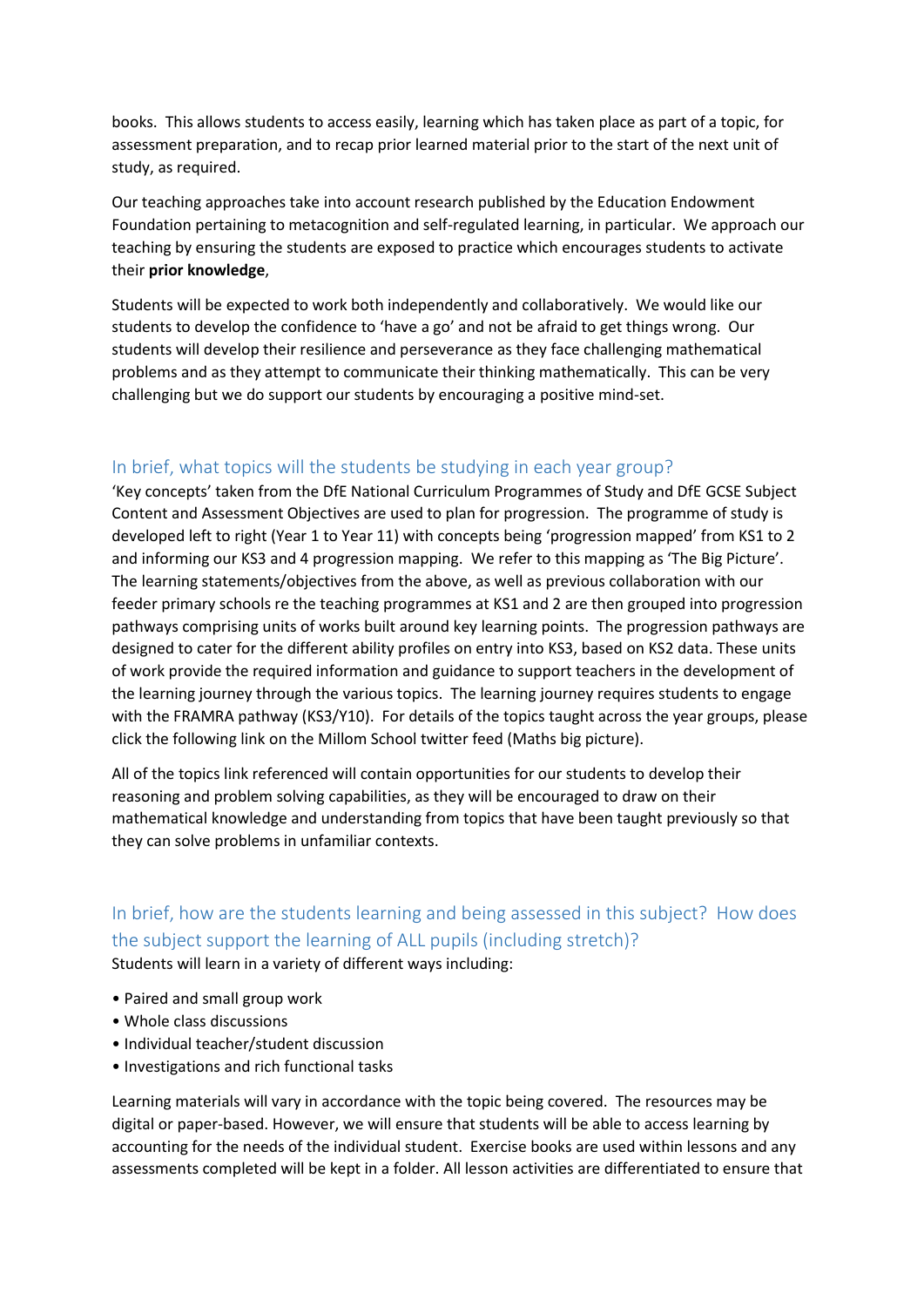support and challenge is offered, as appropriate. We can differentiate through setting students different tasks; through our questioning and feedback; through the level of one-one support we offer; through the resource we provide.

#### How will learning be assessed?

• A test/homework activity will be completed at the end of each unit (every 2-3 weeks) approximately and a spring test/end of summer term test will be set also. The spring/summer test will cover all of the units covered in the lead up to those points.

• Monitoring of homework and classwork. Homework activity will focus on annotation/reflection and review activity where students are expected to develop the written record of the mathematics present within their exercise books and, preparation for assessments. Where students have had difficulty in class or in assessments with particular concepts, intervention homework tasks will be set. These may be questions that students are expected to respond to and/ or consolidation type exercises.

#### How can pupils progress in this subject, as in opportunities at KS5 and beyond?

Students study mathematics in Key Stage 3 and Key Stage 4 compulsorily and can opt to take the subject further at KS5 (Key Stage 5), post-16. Whilst the 'themes' are similar as students progress from Key Stage 3 to 4, the depth to which students 'burrow' into the concepts develops significantly. This means that there is a familiarity or a continuity within the learning of the students between the key stages and ensures that students can 'hook' their newly developing understanding onto their prior learning. This helps the students make progress.

Students can opt to study a number of mathematics related qualifications at KS5. Within school we offer the A-Level pathway, post – 16, Pearson/Edexcel 9MA0. However, a comprehensive list of maths related KS5 courses can be found by visiting the STEM website (www.stem.org.uk) or could be provided by the maths department on request. The list of FE/HE and employment opportunities is very fulsome and may contain a few surprises.

The maths department supports the work of the STEM club within school and students engage with engineering employers from Sellafield, GEN 2 and Bae Systems.

Mathematics study has direct links to the following higher education courses (to name but a few)

Law Medicine Psychology Sociology Sport, nutrition and fitness Business, accounting and finance